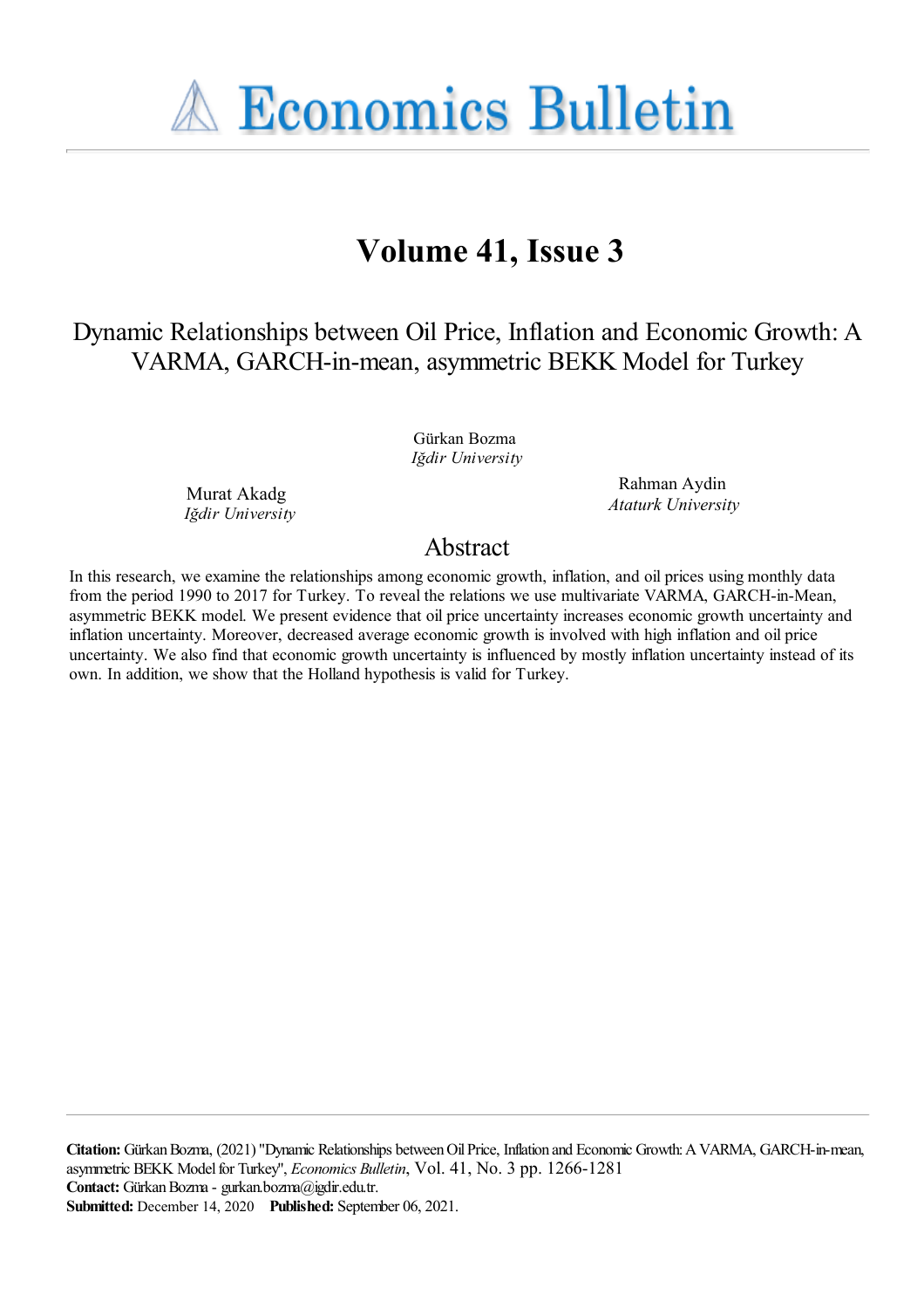#### **1. Introduction**

The price movements of oil, one of the most important energy sources, play a key role in accelerating or slowing the economic growth of countries. Due to this importance, oil and macroeconomic relations have been widely discussed in the literature (Hamilton, 1996; Hooker, 1996; Hamilton and Herrera, 2004; Killian and Vigfusson, 2011a; Killian and Vigfusson, 2011b). Elder and Sertelis (2010) stated that the increase in oil prices could have a variety of effects on the economy. The first of these is that high oil prices directly increase the general level of prices and thus disrupt the real money balances of consumers and firms, which in turn decreases total demand. Secondly, oil prices increase through the transfer of revenue from the oil importing country to the exporting country. On a company basis, estimating the uncertainty (volatility) in oil prices is equally important because the expectations of decision-makers are shaped by these estimates. As the uncertainty of oil price increases, companies delay their investments and change their terms of trade.

Volatility in oil prices seems to have dragged both importer and exporter countries into economic difficulties as it has a significant effect on macro variables that cause high inflation (Salisu et. al, 2017; Balcilar, Uwilingiye and Gupta, 2018), stagnation, low growth rates, unstable interest rates, current account deficits (Yalta and Yalta, 2017), high production costs, and unemployment (Hamilton, 1983; Carruth et. al, 1998; Kandemir Kocaaslan (2019)). Another important factor to be emphasized is the relationship dependency between petroleum and taxes. For instance, Turkey obtained 2.93 Turkish lira per liter of gasoline in tax income (EMRA, 2016). If the country is an importer of oil, volatility in oil prices affects macro indicators. Moreover, if oil prices are an important item in government budgets, volatility in oil prices is a determining factor in budget deficits (Narayan and Narayan, 2007). Table 1 provides a review of previous studies about oil price volatility.

In Turkey, as a developing country, fluctuations in oil prices affect the investment decisions of companies, especially within the industry. Since 2009, crude oil imports have continued on a positive trend in Turkey. Crude oil imports, which were 14 million tons (about 333 million barrels) in 2009, reached 25.7 million tons (about 610 million barrels) in 2017 (TUIK, 2018). Between the years 2009-2017, the constant fluctuations in oil prices had an effect on Turkey's economic growth. Thus, crude oil prices were \$60 dollars in 2009, while it was \$77 in 2010 and \$52 in 2017 (Statista, 2018). From 2009 to mid-2014, industrial production index growth was downward. On the other hand, energy prices in Turkey showed an increase of 30% compared to December of the previous year in October 2008. Energy prices, which fell sharply after this month, decreased by 3.04% in January 2015. After this month, there was a certain upward trend and prices increased by 21.34% in August 2018 (TUIK, 2018). Although these increases in oil prices are not remarkable, the excessive volatility in exchange rates is noteworthy as a result of increases in energy prices. The rise in energy prices is primarily reflected in producer prices and then extends from the industrial sector to the agricultural sector.

In this paper, the dynamic interactions among producer price index (PPI), economic growth, and oil prices were examined through a VARMA-GARCH approach for a mediumsized developing country like Turkey, using data from January 1990 to 2017. This study contributes to the literature in several ways. Firstly, using the VARMA, GARCH-in-mean, asymmetric BEKK Model allows for both first-moment and second-moment analysis (variance) as it is possible to examine how the dependent variable in the mean equations is affected by the level and volatility values among the independent variables. In addition, with the variance equation (inflation, economic growth, and return on crude oil prices) volatility, short-term and long-term shocks, and the asymmetric effects of these shocks can be obtained. Thus, both the average effect of oil prices on economic growth and producer price increases can be seen, as well as the effect of uncertainties in oil prices on average and variance. For policymakers and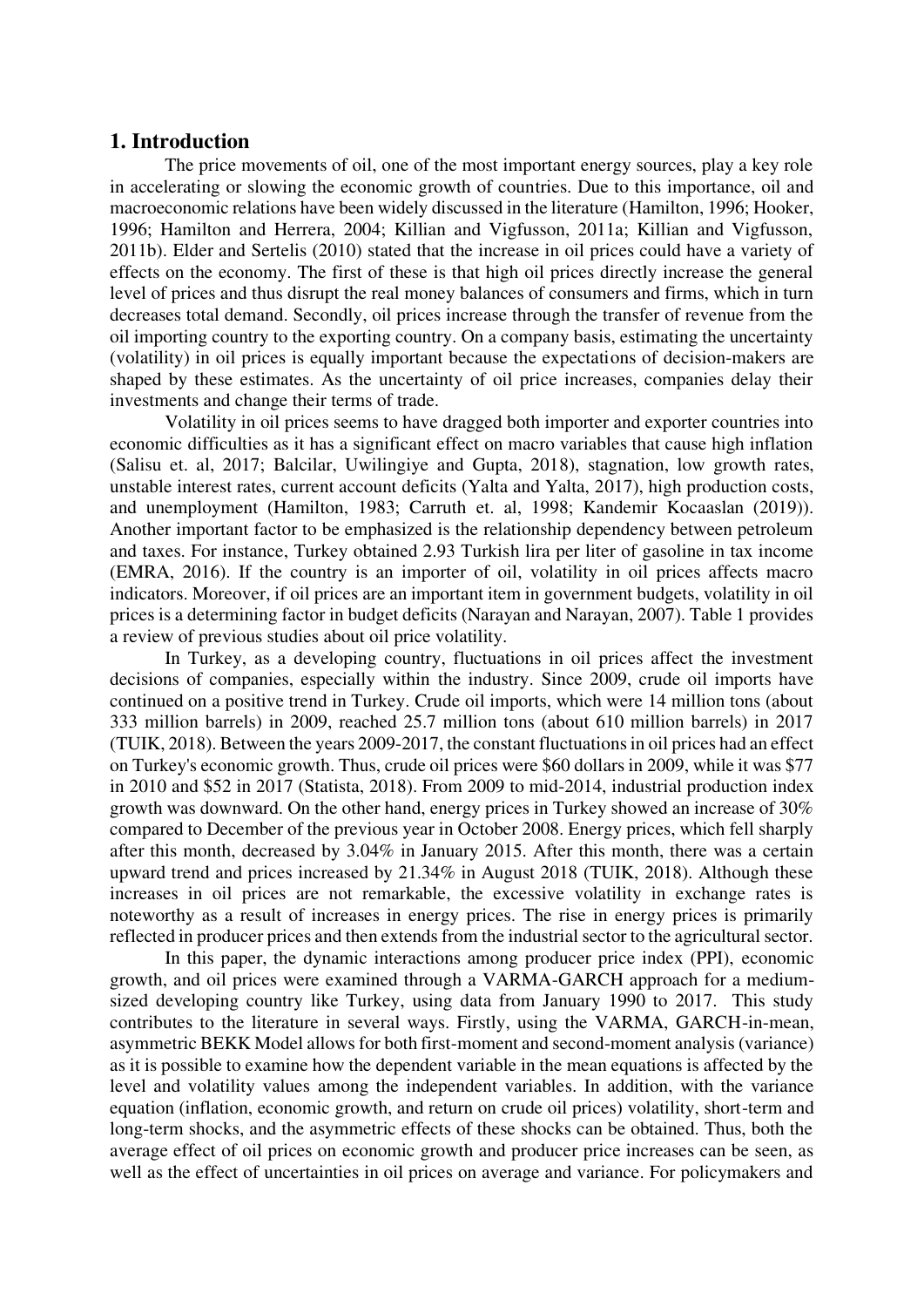researchers, these results would be able to show the effects of the uncertainty increases in oil prices on i) decreases in industrial production and ii) increases in producer prices. Furthermore, the contribution of uncertainty in oil price uncertainty (positive or negative) can be seen in iii) direct industrial production and iv) uncertainty in producer prices. Second, most studies in the literature examining the relationship between inflation and economic growth for Turkey deal with first-moments analysis. Also, Aydın and Acar (2011) and Oksuzler and Ipek (2011) examined the effect of crude oil prices on economic growth and inflation for Turkey. These studies investigated the dynamic relations between oil price, economic growth, and inflation using first-moment analysis (mean). In this study, inflation is also included because of its effects on economic growth as seen through the Keynesian perspective. As mentioned above, it is essential to address the uncertainty in oil prices for a country that imports 25 million tons (nearly 610 million barrels) of crude oil. Even with this aspect, it is thought that this study will greatly contribute to the literature. Finally, testing the hypotheses of both Cukierman-Meltzer, increasing inflation uncertainty affects inflation positively, and Holland, rising inflation uncertainty has a negative effect on inflation, makes the study even richer.

The remainder of the paper is organized as follows: Section 2 provides the model and the econometric methodology. The results are discussed in Section 3. Finally, Section 4 provides some concluding comments.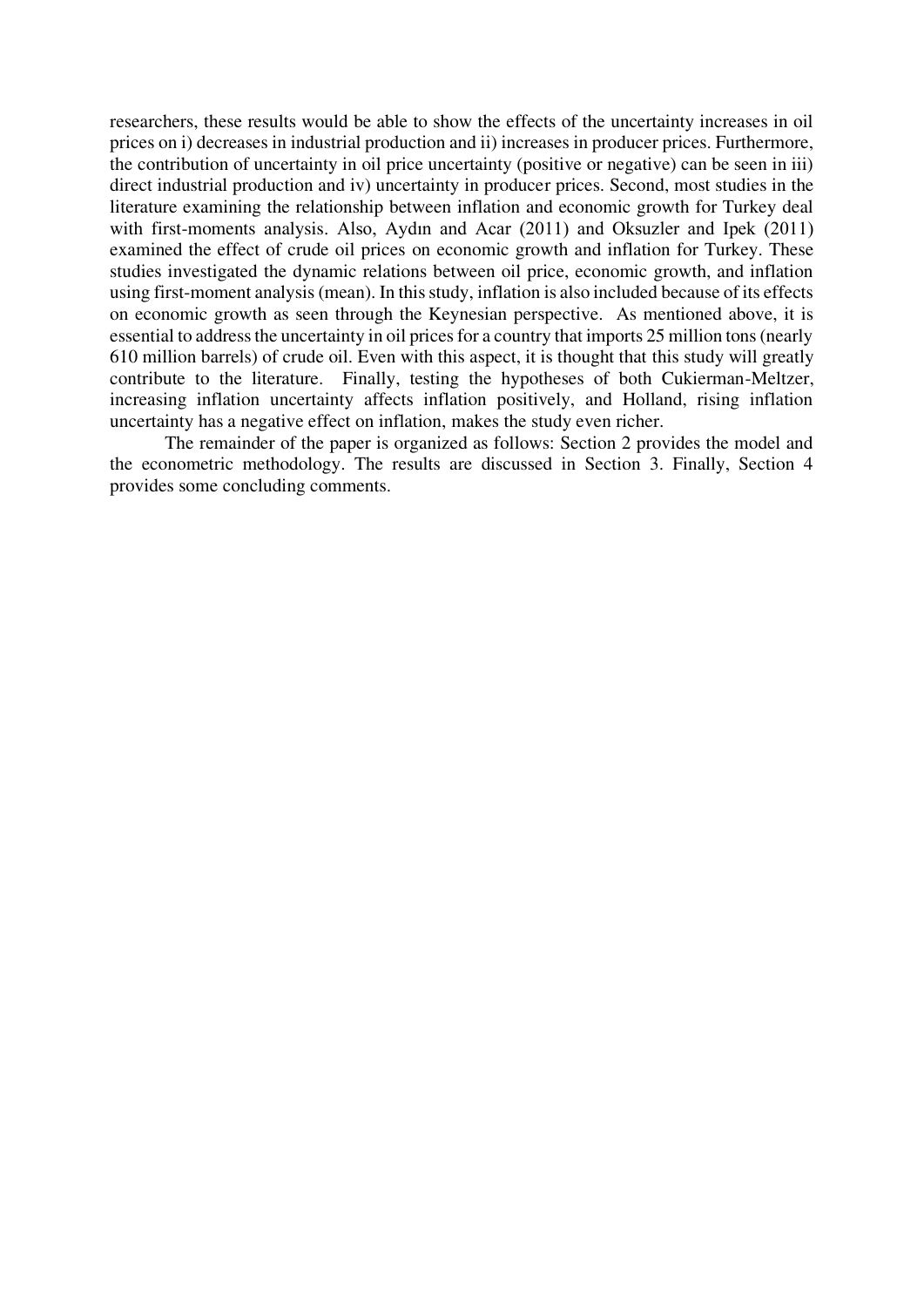## **Table 1. Literature Review**

| Author/                   | Countr(ies)y      | Methodology                  | Result(s)                                                           |
|---------------------------|-------------------|------------------------------|---------------------------------------------------------------------|
| Date                      |                   |                              |                                                                     |
| Alao and Payaslioglu      | Oil exporting     | <b>GARCH</b>                 | The study revealed that dynamic linkages between oil prices         |
| (2021)                    | Countries         |                              | and industrial production persistently co-move.                     |
| Sun and et. al $(2021)$   | Malaysia          | CGE                          | Oil prices changes affect the economic performance of Malaysia      |
|                           |                   |                              | between -5.22% and 3.00% with a 90% probability.                    |
| Koirala and Ma (2020)     | <b>USA</b>        | <b>GARCH</b>                 | Oil price uncertainty affects negatively U.S employment. For        |
|                           |                   |                              | the sectoral base, oil price uncertainty affects mostly the iron    |
|                           |                   |                              | sector.                                                             |
| Maheu et. al (2020)       | <b>USA</b>        | <b>GARCH</b>                 | This paper shows that oil shocks affect real growth on the          |
|                           |                   |                              | conditional variance                                                |
| Maghyereh et. al (2019)   | Turkey and Jordan | <b>SVAR-GARCH-M</b>          | Increasing in oil price uncertainty decreased 0.81 and 1.01% in     |
|                           |                   |                              | the industrial production of Jordan and Turkey, respectively.       |
| Elder (2019)              | <b>USA</b>        | <b>SVAR-GARCH-M</b>          | It has been determined that the uncertainty in oil prices affects   |
|                           |                   |                              | economic activity negatively.                                       |
| Thiem (2018)              | <b>USA</b>        | <b>SVAR-GARCH-M</b>          | In the average equation, it is determined that shocks in oil prices |
|                           |                   |                              | reduce the increase in industrial production by 0.004%, while in    |
|                           |                   |                              | the variance equation, the volatility in oil prices increases the   |
|                           |                   |                              | uncertainty in industrial production.                               |
| JO (2014)                 | Global economic   | Time-Varying Volatility -VAR | It has been claimed that uncertainty in oil prices will have        |
|                           | activity          |                              | negative consequences on global economic activity.                  |
| Pinno and Serletis (2013) | <b>USA</b>        | <b>GARCH-M-BEKK</b>          | As a result of the findings, it has been determined that the        |
|                           |                   |                              | volatility in oil prices reduces the growth in industrial           |
|                           |                   |                              | production by 2.90% per month.                                      |
| Yoon and Ratti (2011)     | <b>USA</b>        | <b>GMM-IV</b>                | The key result is that rising energy market volatility influences   |
|                           |                   |                              | firm-level investment decisions by reducing the growth on           |
|                           |                   |                              | investment.                                                         |
| Wadud, and Ali Ahmed      | Canada            | <b>SVAR</b>                  | It has been determined that uncertainties in oil prices cause a     |
| (2013)                    |                   |                              | decrease in production in sectors such as total manufacturing       |
|                           |                   |                              | industry, durable and non-durable goods manufacturing,              |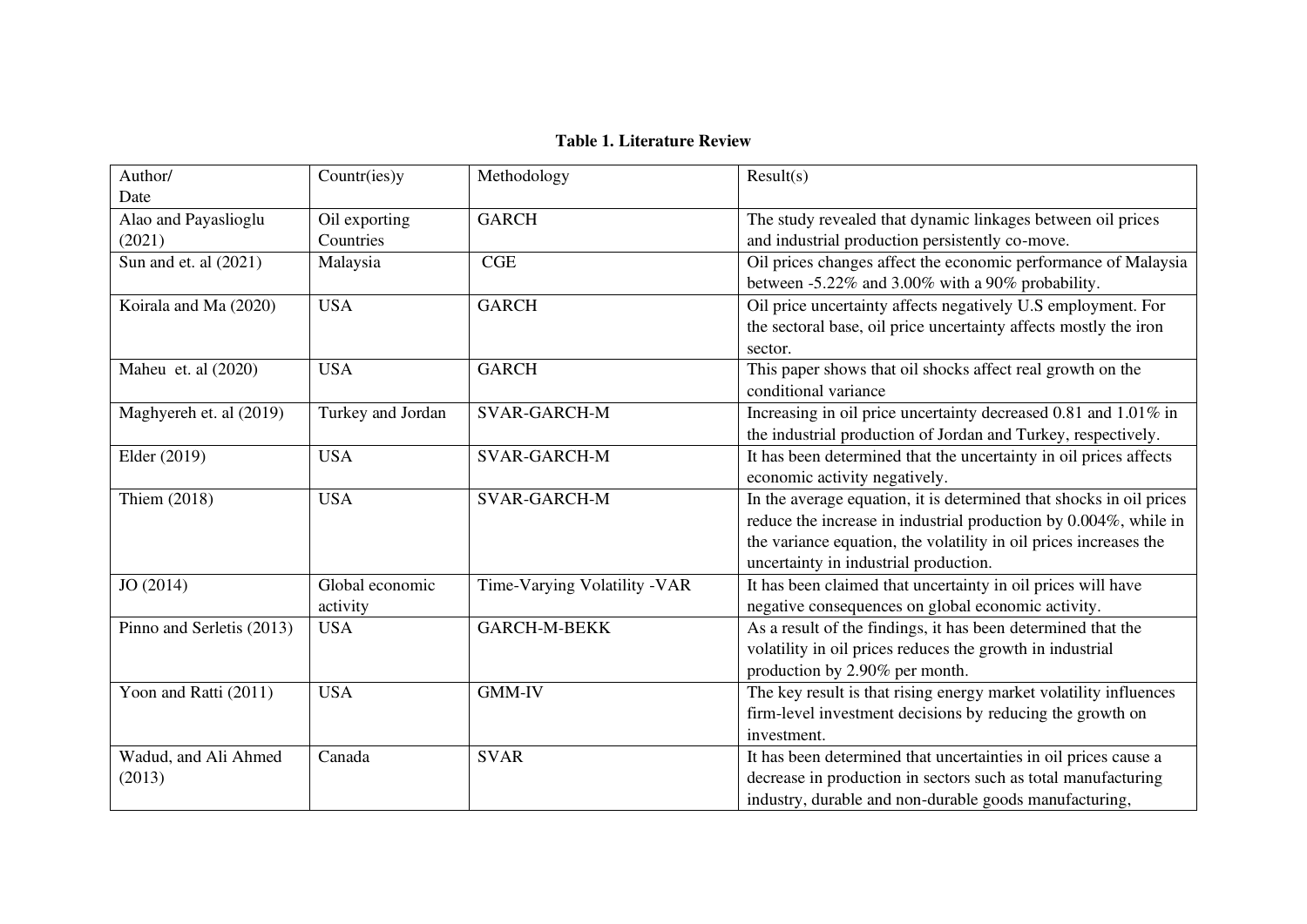|                           |            |                     | mining, construction and retail sales, as well as total industrial   |
|---------------------------|------------|---------------------|----------------------------------------------------------------------|
|                           |            |                     | production.                                                          |
| Kilian and Vigfusson      | <b>USA</b> | <b>VAR</b>          | It has been determined that energy price shocks reduce               |
| (2011a, 2011b)            |            |                     | economic activity.                                                   |
| Bhat et. al (2018)        | India      | <b>SVAR</b>         | It was determined that the increases in oil prices decreased the     |
|                           |            |                     | industrial production in the first two months, became stagnant in    |
|                           |            |                     | the third month and the impact of the shock ended within six         |
|                           |            |                     | months.                                                              |
| Elder (2018)              | <b>USA</b> | <b>SVAR-GARCH-M</b> | As a result of the empirical findings, it was determined that the    |
|                           |            |                     | volatility in the oil price in 1980: 1-2009: 12 period decreased     |
|                           |            |                     | industrial production by 0.048% and manufacturing industry           |
|                           |            |                     | production by $0.050\%$ .                                            |
| Elder and Serletis (2010) | <b>USA</b> | <b>SVAR-GARCH-M</b> | According to the findings obtained from the empirical analysis,      |
|                           |            |                     | it has been determined that the volatility in oil prices affects the |
|                           |            |                     | domestic product level negatively (-0.022) and statistically         |
|                           |            |                     | significant.                                                         |

*Note: SVAR: Structural Vector Autoregressive Regression, GARCH-M: Generalized Autoregressive Conditional Heteroskedasticity-Mean,* 

*GMM-IV: Generalized Method of Moments-Instrumental Variables, CGE: Computable General Equilibrium*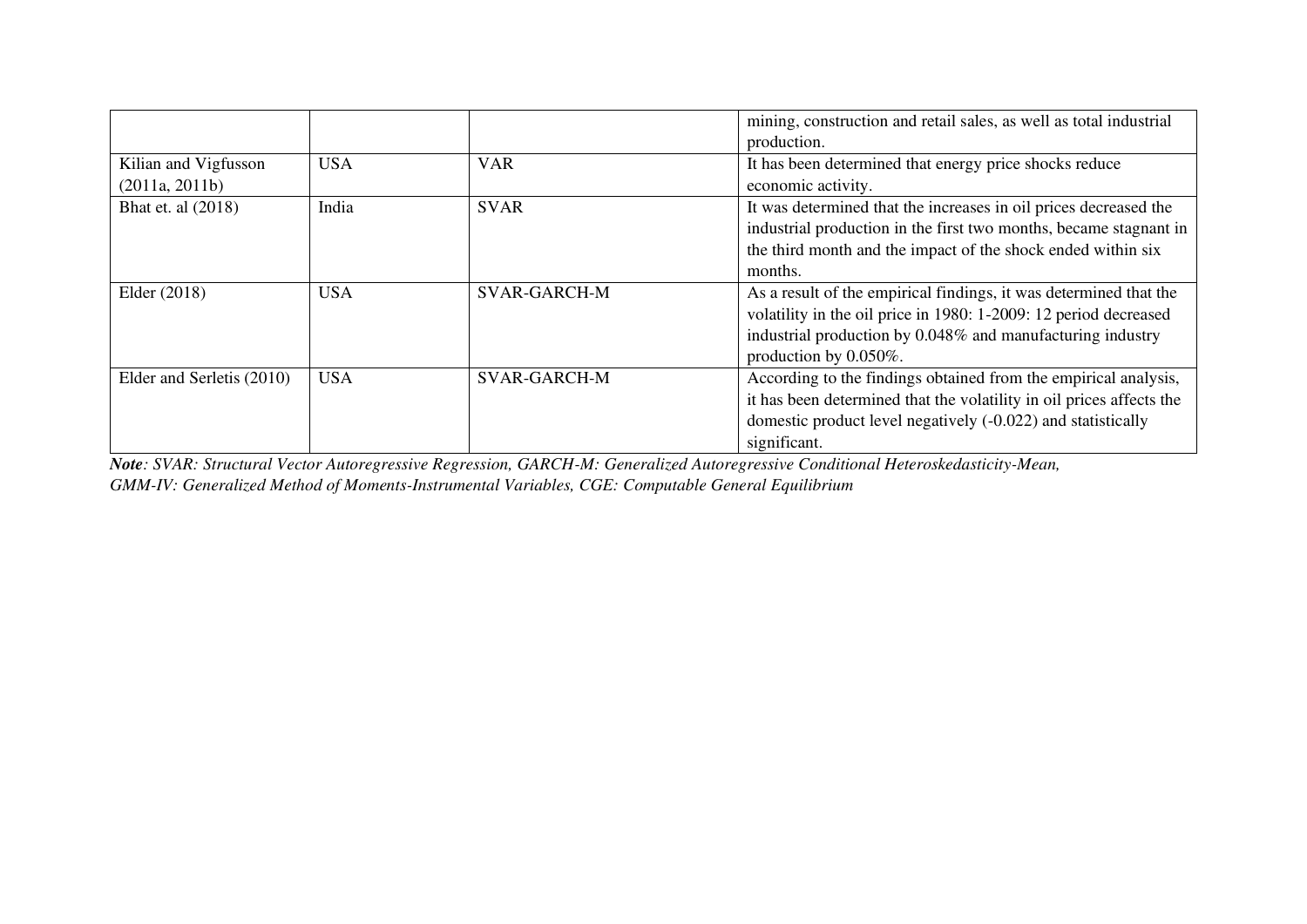#### **2. Methodology and Data**

#### **2.1. The VARMA, GARCH-M, and asymmetric BEKK Model**

*f* and  $\overline{g}$ 

In recent years, especially due to rational expectations and sticky prices, positive and negative changes in variables create different effects. For example, increases in oil prices are reflected in producer prices within a few months, while price decreases take much longer to be reflected. It can be argued that the most important reason for this is due to stocking and export agreements between firms. Therefore, it was preferred to use an asymmetric econometric method in this study. In this research, the ideas of Grier et. al (2004), Rahman and Sertelis (2012), and Ndoricimpa (2014) were followed to capture the effects of inflation and oil price uncertainty using an asymmetric VARMA GARCH-M BEKK model. The mean equation for volatility relations can be written as follows:

$$
R_{i} = \mu + \sum_{i=1}^{n} \Gamma_{i} R_{i-i} + \Psi \sqrt{h_{i}} + \sum_{j=1}^{n} \Theta_{i} \varepsilon_{i-j} + \varepsilon_{i}
$$
\n
$$
\varepsilon_{i} \sim (0, H_{i}) \text{ and } H = \begin{pmatrix} h_{11,i} & h_{12,i} & h_{13,i} \\ h_{21,i} & h_{22,i} & h_{23,i} \\ h_{31,i} & h_{32,i} & h_{33,i} \end{pmatrix}
$$
\n
$$
R_{i} = \begin{bmatrix} R_{1,i} \\ R_{2,i} \\ R_{3,i} \end{bmatrix}; \varepsilon_{i} = \begin{bmatrix} \varepsilon_{1,i} \\ \varepsilon_{2,i} \\ \varepsilon_{3,i} \end{bmatrix}; \sqrt{h_{i}} = \begin{bmatrix} \sqrt{h_{11,i}} \\ \sqrt{h_{22,i}} \\ \sqrt{h_{33,i}} \end{bmatrix}; \mu_{i} = \begin{bmatrix} \mu_{i1} \\ \mu_{2i} \\ \mu_{3i} \end{bmatrix};
$$
\n
$$
\Gamma_{i} = \begin{bmatrix} \Gamma^{(i)}_{11} & \Gamma^{(i)}_{12} & \Gamma^{(i)}_{13} \\ \Gamma^{(i)}_{21} & \Gamma^{(i)}_{22} & \Gamma^{(i)}_{23} \\ \Gamma^{(i)}_{31} & \Gamma^{(i)}_{32} & \Gamma^{(i)}_{33} \end{bmatrix}; \Psi = \begin{bmatrix} \Psi_{11} & \Psi_{12} & \Psi_{13} \\ \Psi_{21} & \Psi_{22} & \Psi_{23} \\ \Psi_{31} & \Psi_{32} & \Psi_{33} \end{bmatrix} \text{ and } \Theta_{i} = \begin{bmatrix} \Theta^{(i)}_{11} & \Theta^{(i)}_{12} & \Theta^{(i)}_{13} \\ \Theta^{(i)}_{21} & \Theta^{(i)}_{22} & \Theta^{(i)}_{23} \\ \Theta^{(i)}_{31} & \Theta^{(i)}_{32} & \Theta^{(i)}_{33} \end{bmatrix}
$$
\nEach variable is computed as  $R_{i_{i},t+1} = 100$ \*ln $\begin{bmatrix} \frac{P_{i},t+1}{P_{i}} \\ \frac{P_{i},t+1}{P_{i}} \end{bmatrix}$ , where P states industrial

production index, producer price index, and oil price. When the variable is computed as Rt, these become industrial production growth (economic growth), inflation, and oil price return. R represents the 3x1 matrix of economic growth, inflation, and oil price return in the mean equations.  $\Gamma$  indicates the effects of one period lagged variables on the dependent variable,  $\overline{h_{t}}$  indicates the volatility parameter in the mean equation, and  $\Theta$  indicates the moving average parameter. Equation (2) shows the variance equation of the asymmetric BEKK-GARCH  $(1,1)$  model introduced by Grier et al.  $(2004)$ .

$$
H_{t} = C'C + \sum_{j=1}^{p} B'_{j} H_{t-j} B_{j} + \sum_{k=1}^{q} A'_{k} \varepsilon_{t-k} \varepsilon'_{t-k} A_{j} + D' \xi_{t-1} \xi'_{t-1} D
$$
\n(2)

Equation (2) shows H, the 3x3 conditional variance-covariance matrix; C, the 3x3 upper triangular constant coefficient matrix; and A and B, 3x3 matrices, including short-term shocks and long-term fluctuation parameters.  $\zeta_t = (\xi_{t-1} \xi'_{t-1})$  is added to the variance equation to consider asymmetric effects. Rahman and Sertelis (2012) stated that the effects of asymmetric parameters may vary by region. For example, in Canada, increasing oil prices would be considered a positive economic indicator. However, this is not the case for Turkey, where rising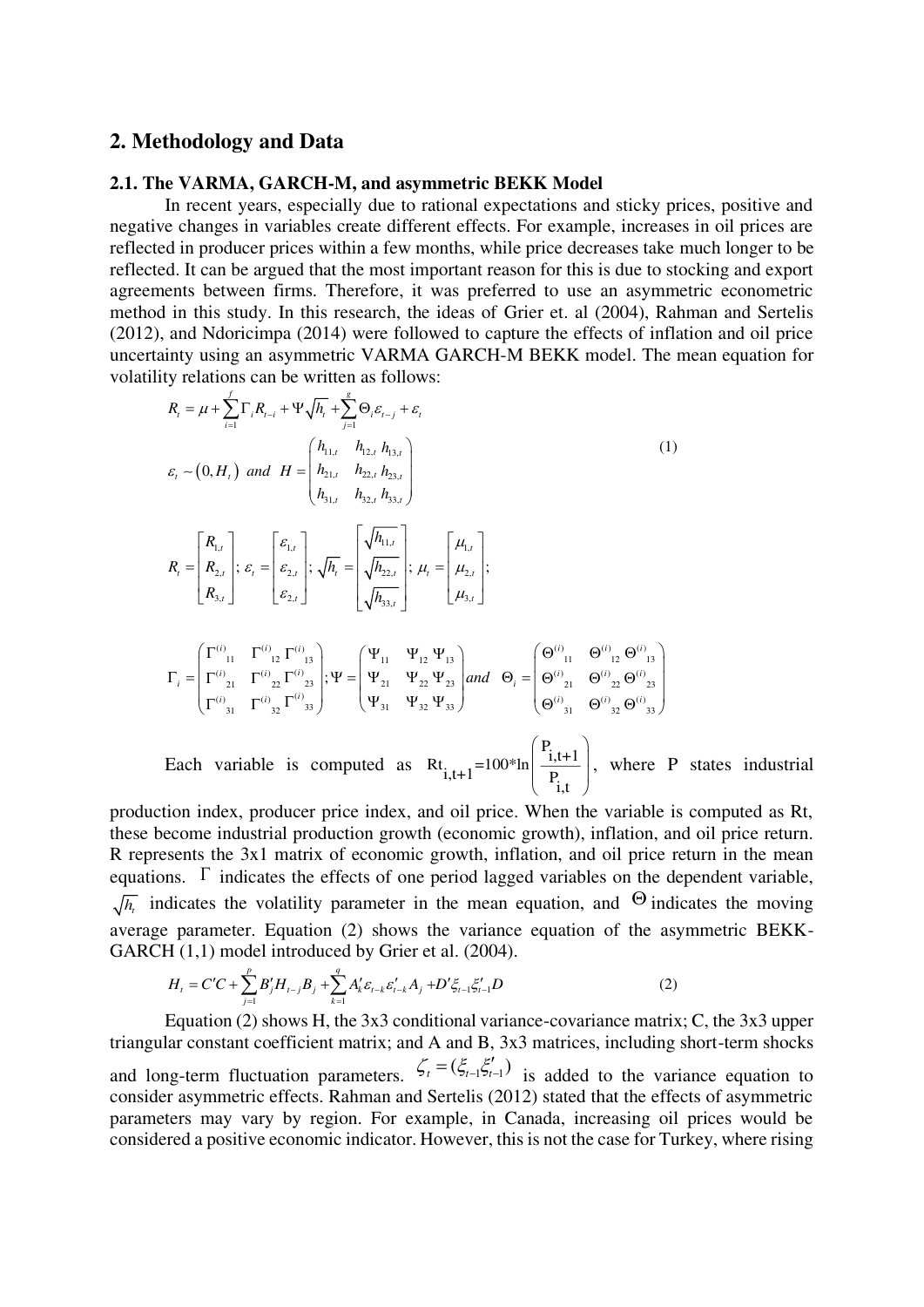oil prices may create unfavorable conditions in terms of both growth and inflation because of "oilism<sup>1</sup>".

The VARMA GARCH-M BEKK model is estimated using the quasi-maximum likelihood (QML) method by assuming the conditional distribution of a joint Gaussian loglikelihood function with t-distribution. Then, the log-likelihood function with t-distribution takes the following form:

$$
L_{t} = \ln \left[ \frac{\Gamma \left( \frac{\nu + n}{2} \right) v^{\frac{n}{2}}}{(\nu n)^{\frac{n}{2}} \Gamma \left( \frac{\nu}{2} \right) (\nu - n)^{\frac{n}{2}}} \right] - \frac{1}{2} \ln |H_{t}| - \frac{1}{2} (\nu + n) \ln \left( 1 + \frac{\varepsilon_{t}' H_{t}^{-1} \varepsilon_{t}}{\nu - 2} \right)
$$
(3)

Here n represents  $R_t$  series in the mean equation,  $\epsilon_t$  is the residuals obtained from the mean, equation, v is the degree of freedom and  $\Gamma(.)$  is the gamma function. The BFGS algorithm was used to determine parameters by maximizing equation (3). As well, all estimates were performed under RATS 9.1. Possible biased standard errors have been corrected using the robust standard errors.

#### **2.2. Data**

In this study, the volatility relationships among economic growth, inflation, and oil prices were examined using monthly data from the period 1990 to 2017. As the previous studies regarding the effects of oil price volatility in Turkey were examined, it was observed that various indicators were used instead of economic growth in many studies. For example, Chontanawat et. al (2006), and Soytas and Sari (2006) used GDP per capita for economic growth, whereas Sari et. al (2008), and Thoma (2004) employed the industrial production index instead of economic growth. Moreover, Senyüz (2002), Altug et. al (2012), and Senyüz et. al (2014) used the industrial production index for Turkey as an indicator of economic growth. Following the abovementioned studies, the industrial production index was used instead of economic growth in the present study. On the other hand, the producer price index for was utilized for price level because oil price and industrial production are connected with producer price directly. The industrial production index and inflation series were taken from the Central Bank of the Republic of Turkey (CBRT), and oil prices were taken from the International Energy Agency (IEA). WTI spot prices for oil prices were evaluated by multiplying by the exchange rate. When oil price and exchange rate are multiplied, exchange rate effects on economic growth and inflation can also be seen. Figure 1 depicts the time-varying conditions of the series.

#### **Figure 1. Inflation, Oil Price Return and Industry Production Growth**

<sup>&</sup>lt;sup>1</sup> "ism" a suffix coming from Greek, stating that a distinctive practice, system, or philosophy, typically a political ideology or an artistic movement. (www.dictionary.com)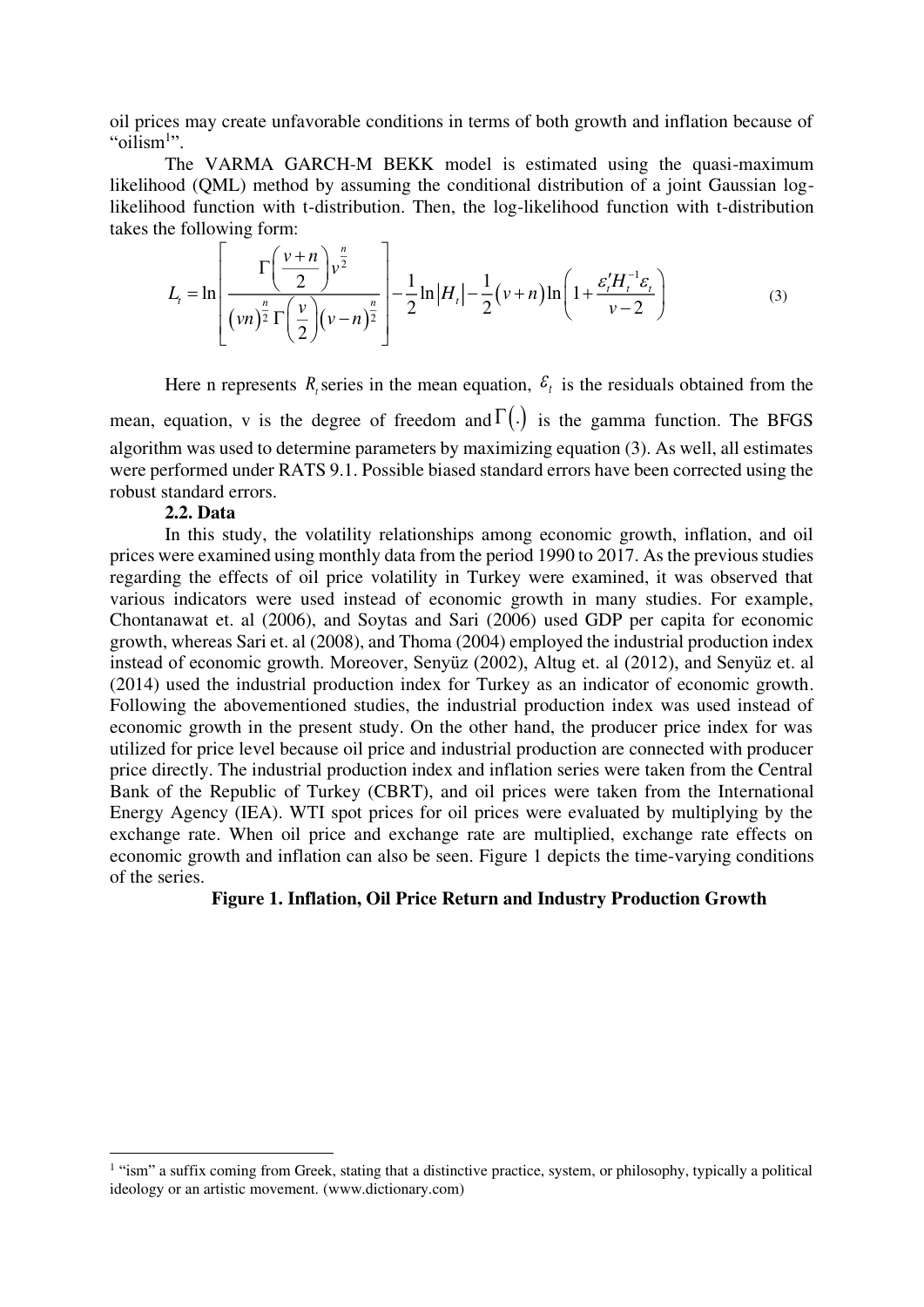

From Figure 1, it is understood that inflation and oil prices have the same pattern over time. This is not surprising given that Turkey is considered to be an oil-dependent country. For example, in 2016, Turkish crude oil imports amounted to nearly 25 million tons (about 610 million barrels) (EMRA, 2016). Although this figure decreased by 0.43% compared to the previous year, the weight of oil-import is still quite high in foreign trade. On the other hand, as the exchange rate increases oil prices increase. In this context, the increase in oil prices increases the cost of industrial production; yet, it is affected by domestic inflation. Table 2 presents the descriptive statistics obtained by taking the logarithmic first differences of the series.

| <b>Statistics</b>  | Egrowth      | Inflation   | Oilprice     |
|--------------------|--------------|-------------|--------------|
| Mean               | 0.342        | 2.322       | 2.465        |
| Std. Dev.          | 3.48         | 2.854       | 9.338        |
| <b>Skewness</b>    | 0.056        | 3.949       | 0.365        |
| Kurtosis           | 4.256        | 35.107      | 4.141        |
| Jarque-Bera        | 247.731      | 17697.499   | 241.780      |
|                    | (0.000)      | (0.000)     | (0.000)      |
| Q(12)              | 110.430      | 974.320     | 67.073       |
|                    | (0.000)      | (0.000)     | (0.000)      |
| $LM-Arch (12)$     | 6.615        | 0.769       | 0.546        |
|                    | (0.000)      | (0.682)     | (0.883)      |
| ADF                | $-12.803***$ | $-9.445***$ | $-15.073***$ |
| <b>Correlation</b> |              |             |              |
| Egrowth            | 1.000        |             |              |
| Inflation          | 0.036        | 1.000       |              |
| Oilprice           | 0.086        | 0.564       | 1.000        |

**Table 2. Descriptive Statistics** 

*the null hypothesis of no autocorrelation for a series. The LM-statistic tests a set of series for multivariate ARCH effects.*

According to Table 2, the average values for economic growth, inflation, and oil price are 0.34, 2.32, and 2.46, respectively. Moreover, oil price has the highest standard deviation. The skewness values of the series reflect that the coming probability of positive values is higher than the negative values. The value of the criterion indicates a fat-tail distribution in the series. In the Jarque-Bera statistic obtained from the skewness and kurtosis values, the null hypothesis is rejected, and the series is not normally distributed. The autocorrelation and ARCH effects of the series were tested by Ljung and Box (1979) using the Q statistic and by Engle (1982) using the LM test. As a result of their findings, a serial autocorrelation was found in the series, and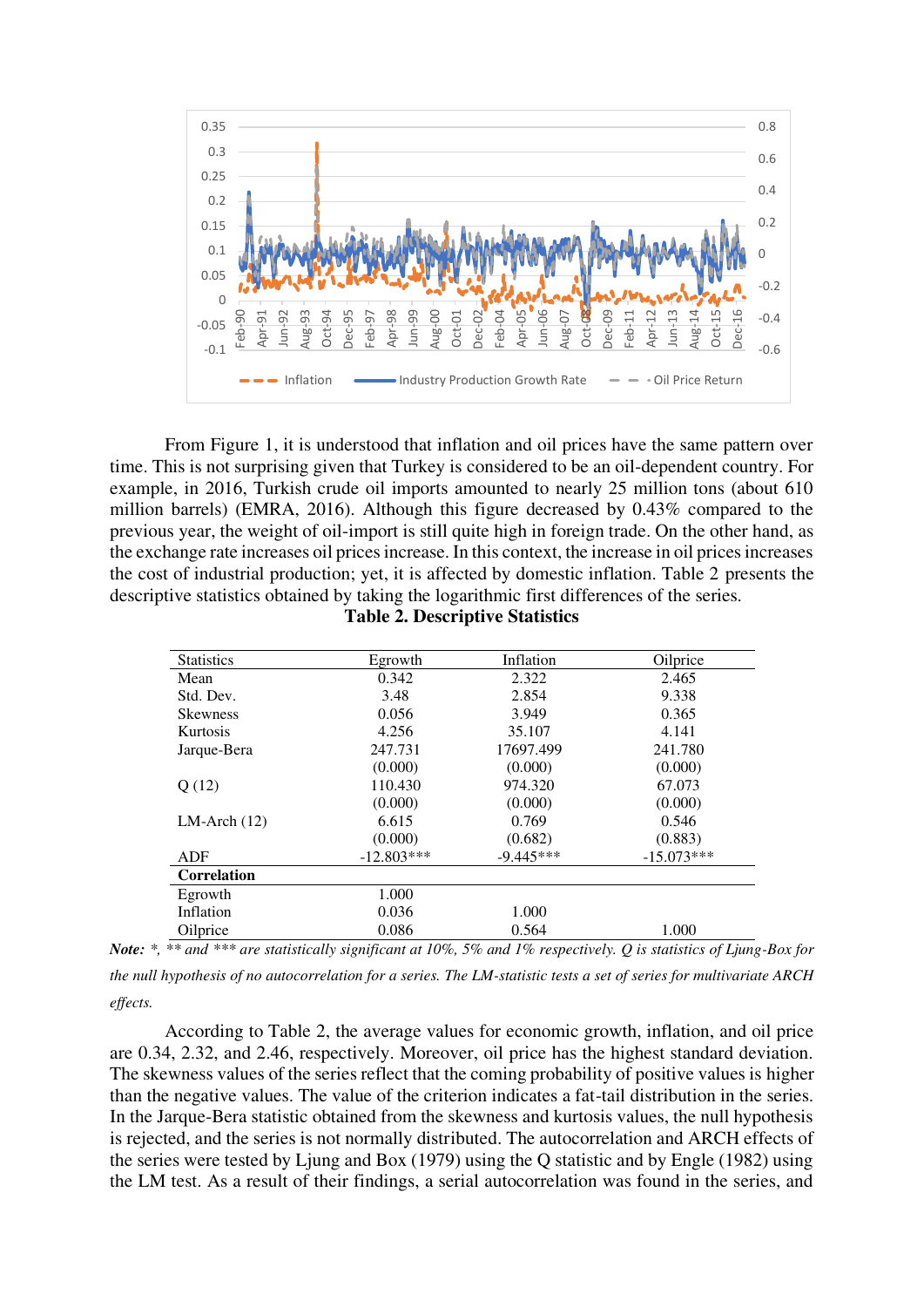the other series (except economic growth) were found to have an ARCH effect. The stationary situation of the series was tested using the unit root test proposed by Dickey and Fuller (1979), and no unit roots were found in the series.

## **3. Results and Discussion**

Using equations (1) and (2), the mean and variance equations among economic growth, inflation, and oil prices were obtained by the quasi-maximum likelihood method. On the one hand, Hwang and Valls Pereira (2006) claimed that robust standard errors should be used for samples with a small frequency in the prediction of GARCH models. This study includes 327 observations in which robust standard error values are used. At the same time, using the Student's t-distribution proposed by Bollerslev (1987), the prediction values were tested to be made more resistant. Schwartz Information Criteria were used to select the optimal lag length. According to the Schwartz Information Criteria, optimal lag length for the mean equation is one, namely  $f = g = 1$ . Moreover, one lag length was used for the ARCH and GARCH models ( $p = q = 1$ ). Hansen and Lunde (2005) suggested that GARCH (1,1) models have exposed good forecast performances in comparison with another GARCH model. Table 3 shows the diagnostic test results of the standardized error terms from the VARMA GARCH-M BEKK.

| <b>Estimate</b>                  | <b>Egrowth</b> | <b>Inflation</b> | <b>Oilprice</b> |
|----------------------------------|----------------|------------------|-----------------|
| <b>Conditional mean equation</b> |                |                  |                 |
| Constant $(\mu)$                 | $-0.068$       | $-0.307***$      | $-2.364***$     |
|                                  | $(-1.114)$     | $(-22.949)$      | $(-62.643)$     |
| $\Gamma_{i1}$                    | $-0.053$       | 0.007            | $-0.242***$     |
|                                  | $(-1.367)$     | (0.497)          | $(-5.100)$      |
| $\Gamma_{i2}$                    | 0.024          | 1.054***         | $0.350***$      |
|                                  | (1.283)        | (226.035)        | (26.029)        |
| $\Gamma_{i3}$                    | $-0.042***$    | $-0.175***$      | $0.405***$      |
|                                  | $(-4.222)$     | $(-60.218)$      | (42.445)        |
| $W_{i1}$                         | $0.409***$     | $0.296***$       | $-0.240***$     |
|                                  | (20.379)       | (69.749)         | $(-20.621)$     |
| $W_{i2}$                         | $-0.235***$    | $-1.143***$      | $-2.131***$     |
|                                  | $(-6.017)$     | $(-125.011)$     | $(-84.238)$     |
| $W_{i3}$                         | $-0.028***$    | $0.119***$       | $0.651***$      |
|                                  | $(-4.821)$     | (91.617)         | (184.822)       |
| $\Theta_{i1}$                    | $-0.361***$    | $0.027*$         | $0.168***$      |
|                                  | $(-9.258)$     | (1.827)          | (4.067)         |
| $\Theta_{i2}$                    | $-0.211***$    | $-0.417***$      | $0.757***$      |
|                                  | $(-3.949)$     | $(-16.955)$      | (11.278)        |
| $\Theta_{i3}$                    | $0.069***$     | $0.205***$       | $-0.321***$     |
|                                  | (6.161)        | (49.782)         | $(-25.089)$     |
| Conditional variance equation    |                |                  |                 |
| $c_{Ii}$                         | $1.440***$     |                  |                 |
|                                  | (22.007)       |                  |                 |
| $c_{2i}$                         | $0.573***$     | $0.897***$       |                 |
|                                  | (13.408)       | (23.438)         |                 |
| $c_{3i}$                         | 4.294***       | 1.458***         | 3.678***        |
|                                  | (23.096)       | (5.233)          | (11.816)        |
| $a_{1i}$                         | $0.152***$     | $-0.012$         | $-0.449***$     |
|                                  | (3.795)        | $(-0.590)$       | $(-3.636)$      |
| $a_{2i}$                         | $-0.334***$    | 0.555            | $-0.069$        |
|                                  | $(-3.322)$     | (15.087)         | $(-0.533)$      |
| $a_{3i}$                         | $0.085***$     | $0.023***$       | $0.350***$      |
|                                  | (4.600)        | (3.921)          | (9.956)         |
| $b_{1i}$                         | $0.459***$     | 0.018            | $0.539***$      |
|                                  | (26.162)       | (0.668)          | (6.052)         |

|  |  | Table 3. VARMA, GARCH-in-Mean, Asymmetric BEKK model |
|--|--|------------------------------------------------------|
|--|--|------------------------------------------------------|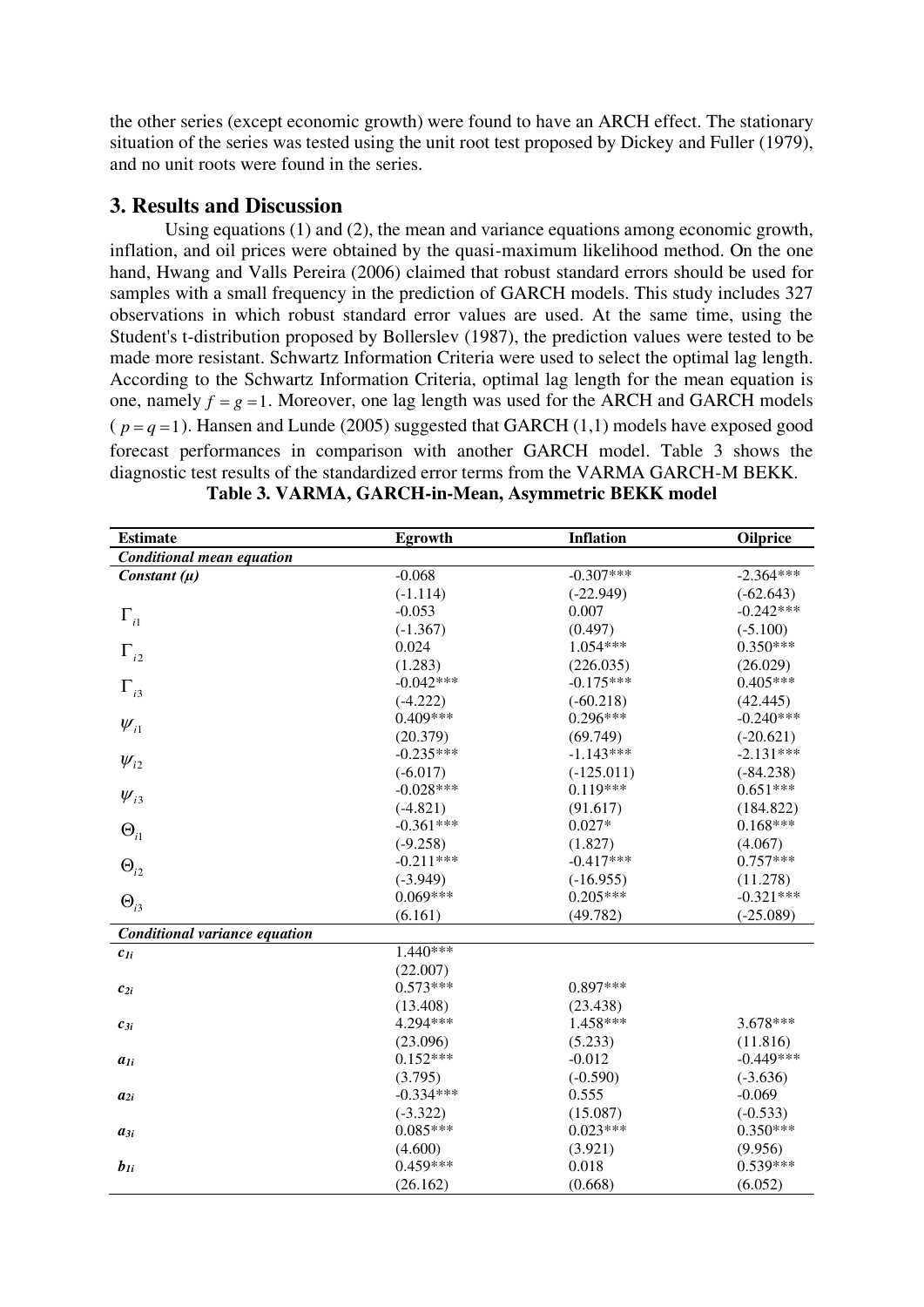| $b_{2i}$                              | $0.571***$                                                                    | $0.334***$ | $-0.793***$ |
|---------------------------------------|-------------------------------------------------------------------------------|------------|-------------|
|                                       | (6.399)                                                                       | (10.812)   | $(-3.867)$  |
| $b_{3i}$                              | $-0.199***$                                                                   | $0.019***$ | $0.642***$  |
|                                       | $(-65.224)$                                                                   | (7.571)    | (32.026)    |
| $d_{Ii}$                              | $0.530***$                                                                    | $-0.027$   | $0.232*$    |
|                                       | (12.982)                                                                      | $(-0.758)$ | (1.810)     |
| $d_{2i}$                              | $-0.444**$                                                                    | $-0.085$   | 3.570***    |
|                                       | $(-2.166)$                                                                    | $(-1.014)$ | (8.794)     |
| $d_{3i}$                              | $0.101***$                                                                    | 0.007      | $0.537***$  |
|                                       | (3.615)                                                                       | (0.777)    | (12.339)    |
| <b>Diagnostic tests</b>               |                                                                               |            |             |
| Q(6)                                  | 20.785                                                                        | 3.486      | 12.767      |
|                                       | (0.002)                                                                       | (0.745)    | (0.046)     |
| Q(12)                                 | 31.068                                                                        | 5.775      | 16.829      |
|                                       | (0.001)                                                                       | (0.927)    | (0.156)     |
| $Q^2(6)$                              | 10.111                                                                        | 0.077      | 1.262       |
|                                       | (0.120)                                                                       | (0.999)    | (0.973)     |
| $Q^2(12)$                             | 12.641                                                                        | 0.508      | 2.546       |
|                                       | (0.395)                                                                       | (1.000)    | (0.997)     |
| $MVQ$ -statistic $(6)$                | 54.545 (0.453)                                                                |            |             |
| $MVQ$ -statistic $(12)$               | 114.083 (0.325)                                                               |            |             |
| $MVQ2$ -statistic (6)                 | 34.073 (0.984)                                                                |            |             |
| $MVQ2$ -statistic (12)                | 127.494 (0.097)                                                               |            |             |
| LM test on std. residuals $(6)$       | 297.71 (0.000)                                                                |            |             |
| LM test on std. residuals $(12)$      | 795.14 (0.000)                                                                |            |             |
| LM test on std. seq. residuals $(6)$  | 470.15 (0.000)                                                                |            |             |
| LM test on std. seq. residuals $(12)$ | 1863.81 (0.000)                                                               |            |             |
| <b>Hypotheses testing</b>             |                                                                               |            |             |
| <b>Diagonal VARMA</b>                 | $Ho: \Gamma_{ii} = \Theta_{ii} = 0$ i,j =1,2,3 and i $\neq$ j                 |            | 0.000       |
| <b>No GARCH</b>                       | $H_o: a_{ii} = b_{ii} = d_{ii} = 0$ i,j =1,2,3                                |            | 0.000       |
| No GARCH-M                            | $H_{\scriptscriptstyle{o}}$ : $\Psi_{\scriptscriptstyle{i}i}$ = 0 i,j = 1,2,3 |            | 0.000       |
| <b>No Asymmetry</b>                   | $H_{\alpha}$ : $d_{ii}$ = 0 i,j = 1,2,3                                       |            | 0.000       |
| <b>Diagonal GARCH</b>                 | $H_o: a_{ii} = b_{ii} = d_{ii} = 0$ i,j =1,2,3 and i $\neq$ j                 |            | 0.000       |

*Note: \*, \*\* and \*\*\* are statistically significant at 10%, 5% and 1% respectively. Q and Q2 are statistics of Ljung-Box for the null hypothesis of no autocorrelation for a series in question on standardized and standardized squared residuals, respectively. MV Q-statistic and MV Q<sup>2</sup>-statistic are Hosking's multivariate portmanteau Q-statistics on the standardized and standardized squared residuals, respectively in diagnosing the null hypothesis of no autocorrelation in all series for lag one through specified lags. The LM-statistic tests a set of series for multivariate ARCH effects. Under the null hypothesis that the series is mean zero, not serially correlated with a fixed covariance matrix.* 

From Table 3, it is understood that Ljung and Box (1979) Q statistics results for the squares of the standardized error terms and the error terms indicate that there is no serial autocorrelation at 12 lags. The results of Hosking's multivariate portmanteau Q-statistics are also consistent with Ljung and Box (1979) Q statistics. On the other hand, the findings from the LM test show that there is a conditional heteroscedasticity problem in the error terms and the squares of the error terms.

From Table 3, the volatility (uncertainty) in economic growth significantly affects economic growth positively and is statistically significant (0.409). Ndoricimpa (2014) reported similar results for Algeria, Gabon, and Libya. Black (1987) argued that there would be a positive relationship between volatility and economic growth. The reason for this situation is attributable to the positive relationship between risk and return (Caporale and Kierman, 1998).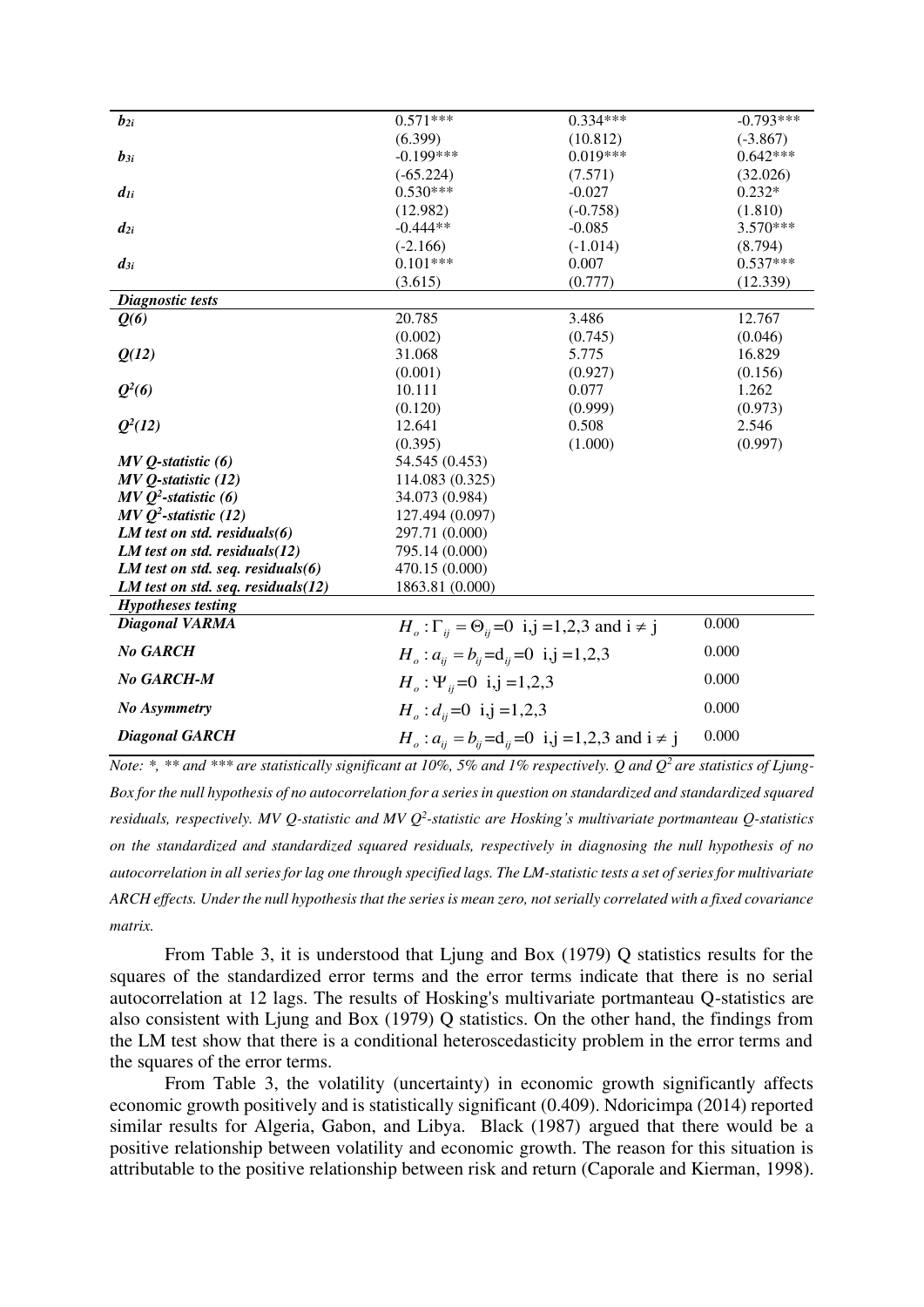In recent years, Turkey has attracted a great deal of attention from investors with high growth rates. Turkey's economy in 2017 grew by 7.4%, placing it in the position of the second fastestgrowing country among the OECD countries. In addition, several macroeconomic risks (current account deficit, inflation, international investment position; etc.) are negatively owned by Turkey's economy (OECD, 2018). Besides these, Turkey's geopolitical position increases the country's financial risk even more. All of this begs the questions of why volatility seems to lead to economic growth. It could be said that Turkey's young population and high demand for consumption of goods attract risk-taking investors. Thus, foreign direct investment was an average of \$2.2 billion per year between 1995 and 20005, and an average of \$14.86 billion per year between 2006 and 2017 (YASED, 2018). On the other hand, increases in uncertainty (0.296) that occur in economic growth pressurize producer prices upwards. The decrease and increase in economic growth can be interpreted as dangerous for economies. Policymakers need to be able to close the gap of sustainable growth with other countries. The Central Bank, which controls the price mechanism, calculates predictable inflation rates according to sustainable growth figures and determines the interest rates accordingly. The release of economic growth in response to increases and decreases reduces the ability to control inflation by weakening the decision-making ability of central banks through changes in bond yields. Cecchetti and Krause (2001) implied that Central Banks are focused on reducing the fluctuation of inflation and output around their target levels.





The uncertainty of inflation and oil prices has a negative and statistically significant effect on the economic growth ( $\psi_{i2} = -0.235$  and  $\psi_{i3} = -0.028$ ) for inflation and oil prices, respectively) in the mean equation. In Figure 2, the conditional standard deviations of inflation and the price of oil are given. An average shock to inflation (1.527) and oil price (10.677) shrinkage reduces economic growth by  $0.358\%$   $(0.235x1.527)^2$  and  $0.298\%$   $(0.028x10.677)$ , respectively (see Rahman and Sertelis, 2012). According to real options theory, in cases where uncertainty is high, firms may delay investments due to high costs. The irreversibility of investments will cause a decrease in investments in economic conditions where uncertainty is high. Bernanke (1983) argued that uncertainty would reduce investments because the investment was irreversible. Henry (1974); Bernanke (1983); Brennan and Schwartz (1985); Elder (1995, 2004); Bloom et. al (2007); Elder and Serletis (2010, 2011); Elder (2018, 2019); Kandemir Kocaaslan (2019) empirically found that uncertainty reduces investments in the scope of real options theory. These results are even more meaningful when economic growth (industrial production index) in the last month was -1.49% is considered. Nkomo (2006)

<sup>&</sup>lt;sup>2</sup> It is estimated as the parameter multiplied by the average conditional standard deviation of the variable.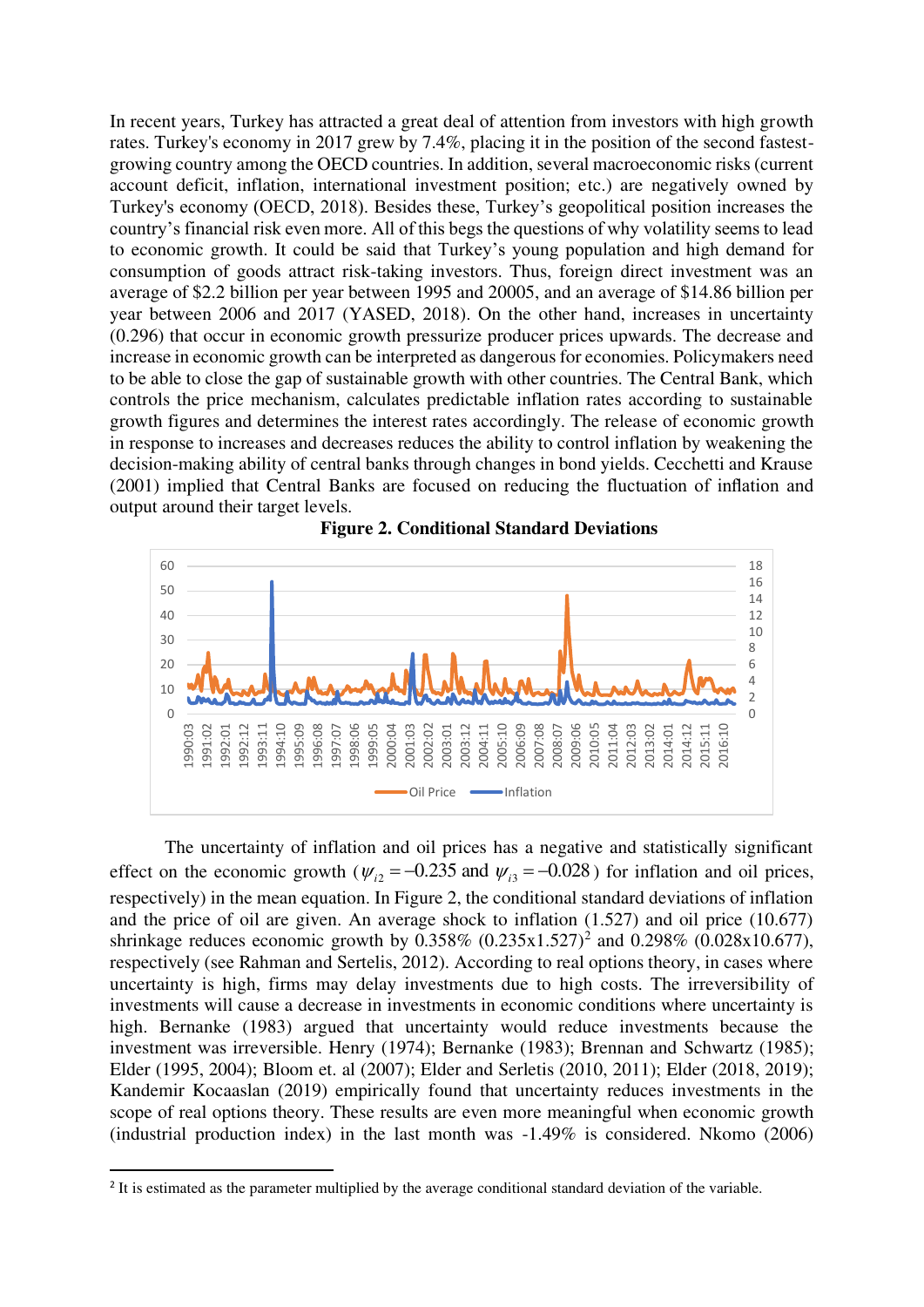indicated that oil price shocks affect economic growth through the inflated import for South Africa. Like South Africa, Turkey is also an oil-dependent country. Hasanov (2011) also obtained similar results between the output gap and inflation uncertainty for Turkey. Aydın and Acar (2011) observed that oil price reduces economic growth in the short-term. In the long-run, its effects are limited. Moreover, the results of oil price effects on economic growth are in line with those reported by Rahman and Sertelis (2012). OECD (2018) suggested that increasing oil prices upwardly suppress the current account of Turkey. Here, it can be said that the pressure on the current account deficit causes an increase in the inflation rate. In this way, the increases in oil prices both affect producer prices directly and increase the exchange rate on the current account deficit and pressurize the producer prices by affecting other input prices.

At the same time, inflation is affected negatively and is statistically significant due to its own uncertainty. Holland (1995) claimed that inflation uncertainty negatively affects inflation (Holland hypothesis). As a result, the Holland hypothesis is valid for Turkey. Holland (1995) attributed the negative impact of inflation uncertainty on inflation to the effective monetary policy of the central bank during uncertainty periods. Turkey's inflation rate reached record levels in 1990. After 2006, inflation was reduced to single-digit figures in the context of open inflation targeting policy. When this period was examined in the scope of this study, attention can be drawn to the fact that the validity of the Holland hypothesis in Turkey corresponds to theoretical expectations. Nas and Perry (2000) and Thornton (2007) support the Holland hypothesis for Turkey through the findings they obtained. However, the Cukierman-Meltzer hypothesis, as proposed by Cukierman and Meltzer (1986), is invalid for Turkey.



**Figure 3. Conditional Correlations between Economic Growth and Inflation** 

**Figure 4. Conditional Correlations between Economic Growth and Oil Price** 

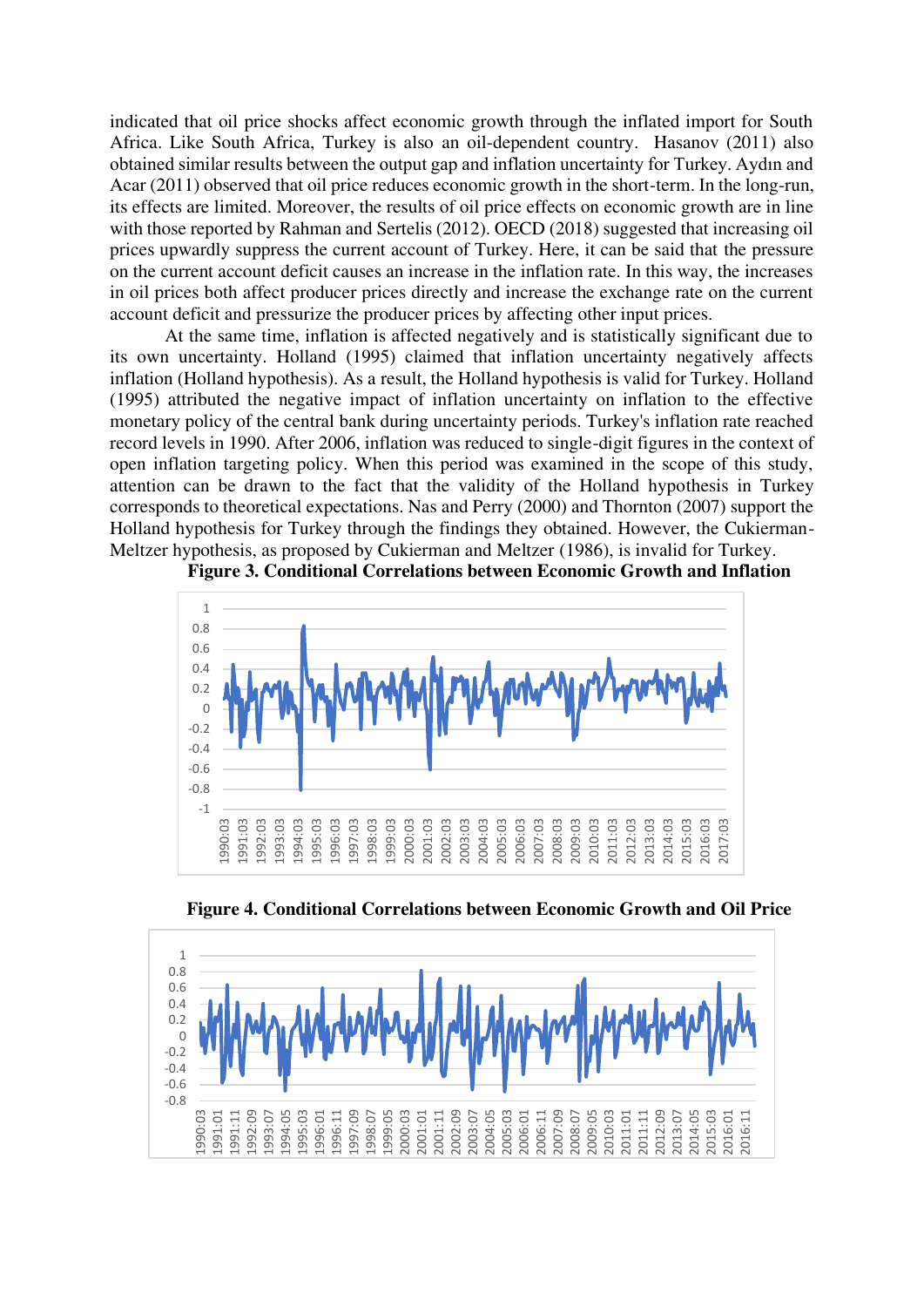Moreover, oil price volatility has been found to suppress upward inflation. An average shock to oil price (10.677) increases inflation by 1.270% (0.119x10.677). Uncertainty in oil prices increases producer prices due to both the supply channel and the import of energy products. As stated above, volatility in oil prices directly affects producer prices. The price of oil, which is an important input in terms of production, becomes uncertain due to supply and demand shocks. While a positive supply shock will decrease the oil price and affect producer prices with a downward trend, negative shocks increase producer prices. Demand shocks also have similar effects on producer prices. The most important growing oil prices are reflected directly from the entry of Turkey's industrial producer prices. On the other hand, rising producer prices are reflected in consumer prices, causing volatility in real exchange rates. It can be said that the increase in energy prices functions as a type of acceleration mechanism in the market. Alom et al. (2013); Filis and Chatziantoniou (2014); Guerrero-Escobar et al. (2019) have all shown that energy commodity prices have a significant impact on inflation.

 Looking at the variance equality in Table 3, the uncertainty of economic growth (volatility) is positively affected by its short-term shocks. In other words, bad news about economic growth will increase the uncertainty of economic growth. Meanwhile, that the conditional variance of economic growth is affected by the conditional variance of inflation rather than its own conditional variance is indicative of how serious the inflation uncertainty problem is in Turkey. Moreover, the conditional variance of oil prices negatively affects the conditional variance of economic growth. Rahman and Sertelis (2012) obtained similar results for Canada.

In Figures 3, 4, and 5, conditional correlations among economic growth, inflation, and oil price volatility have been plotted. The average conditional correlation between economic growth volatility and inflation uncertainty is 0.158 meaning that increasing inflation uncertainty is followed by economic growth uncertainty (or vice versa). On the other hand, the average conditional correlation between economic growth volatility and oil price volatility is 0.05, which is extremely low. However, the average conditional correlation between inflation uncertainty and oil price volatility is 0.508. Thus, it can be said that increasing oil price volatility initially affects inflation uncertainty then economic growth via contagion inflation.

In the last part of Table 3, hypotheses that reveal the dynamic relations between economic growth, inflation, and oil prices were tested using the Wald test. The hypothesis that  $H_o: \Gamma_{ij} = \Theta_{ij} = 0$  i,j =1,2,3 was rejected at a significant level of 1%. Accordingly, there are dynamic relations between economic growth, inflation, and oil prices. Moreover, the hypothesis that  $H_o: a_{ii} = b_{ii} = d_{ii} = 0$  i,j =1,2,3 was rejected at a 1% significant level meaning that variance distributions of the variables were not homogeneous. Finally, the rejection of the hypothesis that  $H_a: d_{ii} = 0$  i,j =1,2,3 at a high significance level of 1% indicated that it has asymmetrical relations between variables. For instance, the significance  $d_{31} = 0.10$  ( $p < 0.01$ ) in the economic growth indicates an asymmetric spillover effect from oil price return to economic growth uncertainty, which means negative shocks in oil price returns would result in larger volatilities in economic growth.

**Figure 5. Conditional Correlations between Inflation and Oil Price**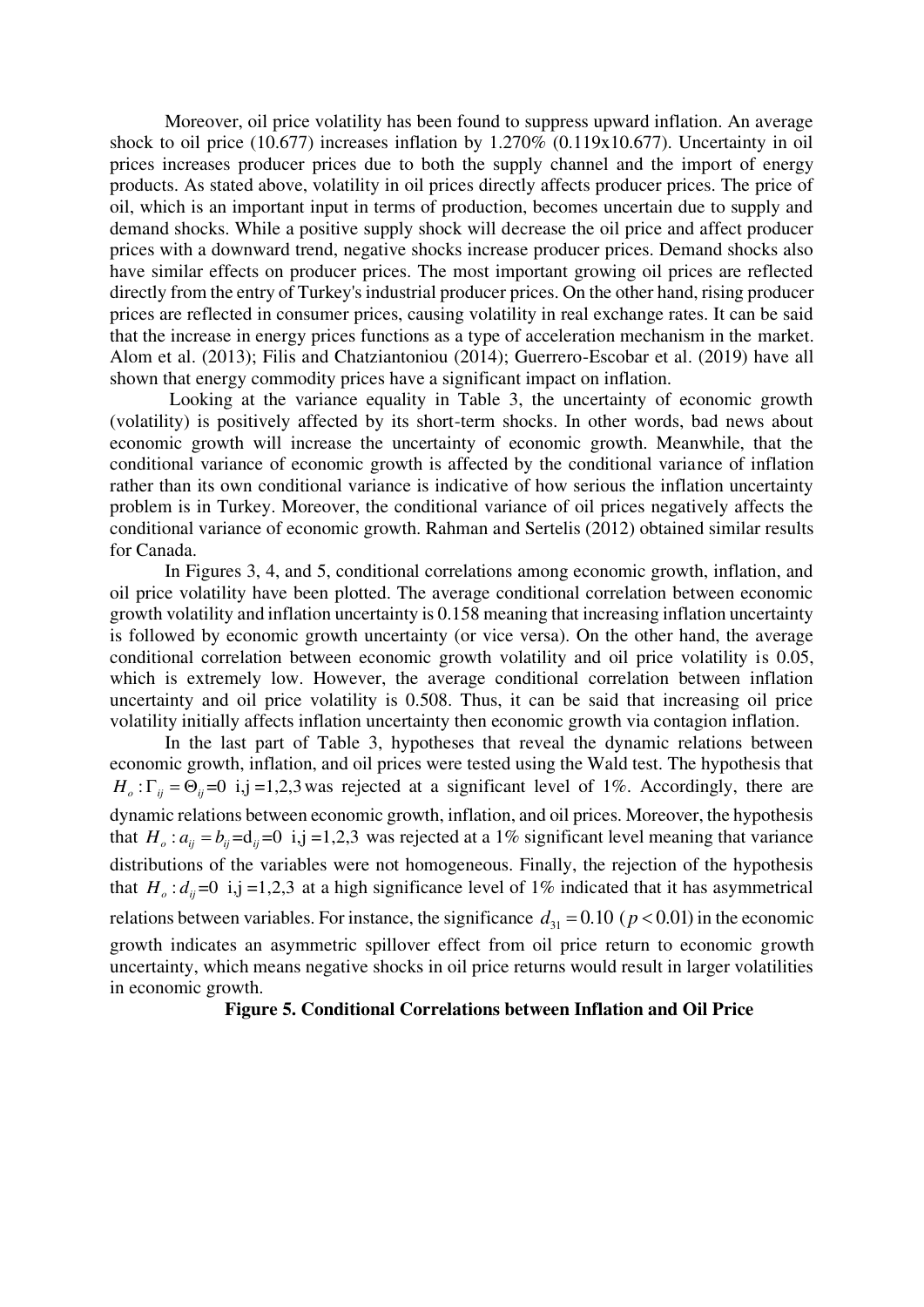

# **4. Conclusion**

Previous empirical research concerning the relationship between oil price and macroeconomic (economic growth, inflation, unemployment, etc.) variables in Turkey has primarily been conducted using first-moment (mean) analysis. In this study, both first-moment (mean) and second-moment (variance) analyses were examined using the VARMA-GARCHin mean, asymmetric BEKK model, and it was determined that oil prices affected economic growth and inflation as both mean and variance (volatility). These results suggest that the concept of "oilism" can be reasonably applied to Turkey. Turkey imports enormous amounts of oil and oil products. As well, the petroleum dependency of Turkey's industrial sector is at the highest possible level. Therefore, volatility in oil prices will suppress producer prices and increase costs. Moreover, increases in the price of gasoline and diesel affect consumer prices. All of which indicate that oil price uncertainty (volatility) is a major factor affecting the Turkish economy.

The findings reveal a set of important policy recommendations for Turkey. First, because Turkey covers petroleum demand through imports, oil price volatility will directly change macroeconomic balances. Therefore, Turkey should primarily be directed toward the production and consumption of alternative energy sources (biofuels, ethanol, etc.). Thus, economic growth and inflation will not be affected as much by oil price volatility, and economic growth will be boosted by developments in the biofuel and ethanol production sector. Second, the validation of the Holland hypothesis for Turkey suggests that CBRT should have a strong anti-inflationary effect. Finally, inflation uncertainty will decrease if the CBRT puts inflation in a steady-state, which will contribute to economic growth.

### **5. References**

- Alao, Rasheed O, and Cem Payaslioglu. (2021). "Oil price uncertainty and industrial production in oil-exporting countries." *Resources Policy* **70**, 101957.
- Alom, Fardous, Bert D. Ward, and Baiding Hu. (2013). "Macroeconomic effects of world oil and food price shocks in Asia and Pacific economies: application of SVAR models." *OPEC Energy Review* **37**, 327-372.
- Altug, Sumru, Barış Tan, and Gözde Gencer. (2012). "Cyclical dynamics of industrial production and employment: Markov chain-based estimates and tests." *Journal of Economic Dynamics and Control* **36**, 1534-1550.
- Aydın, Levent, and Mustafa Acar. (2011). "Economic impact of oil price shocks on the Turkish economy in the coming decades: A dynamic CGE analysis." *Energy Policy* **39**, 1722-1731.
- Balcilar, Mehmet, Josine Uwilingiye, and Rangan Gupta. (2018). "Dynamic relationship between oil price and inflation in South Africa." *The Journal of Developing Areas* **52**, 73- 93.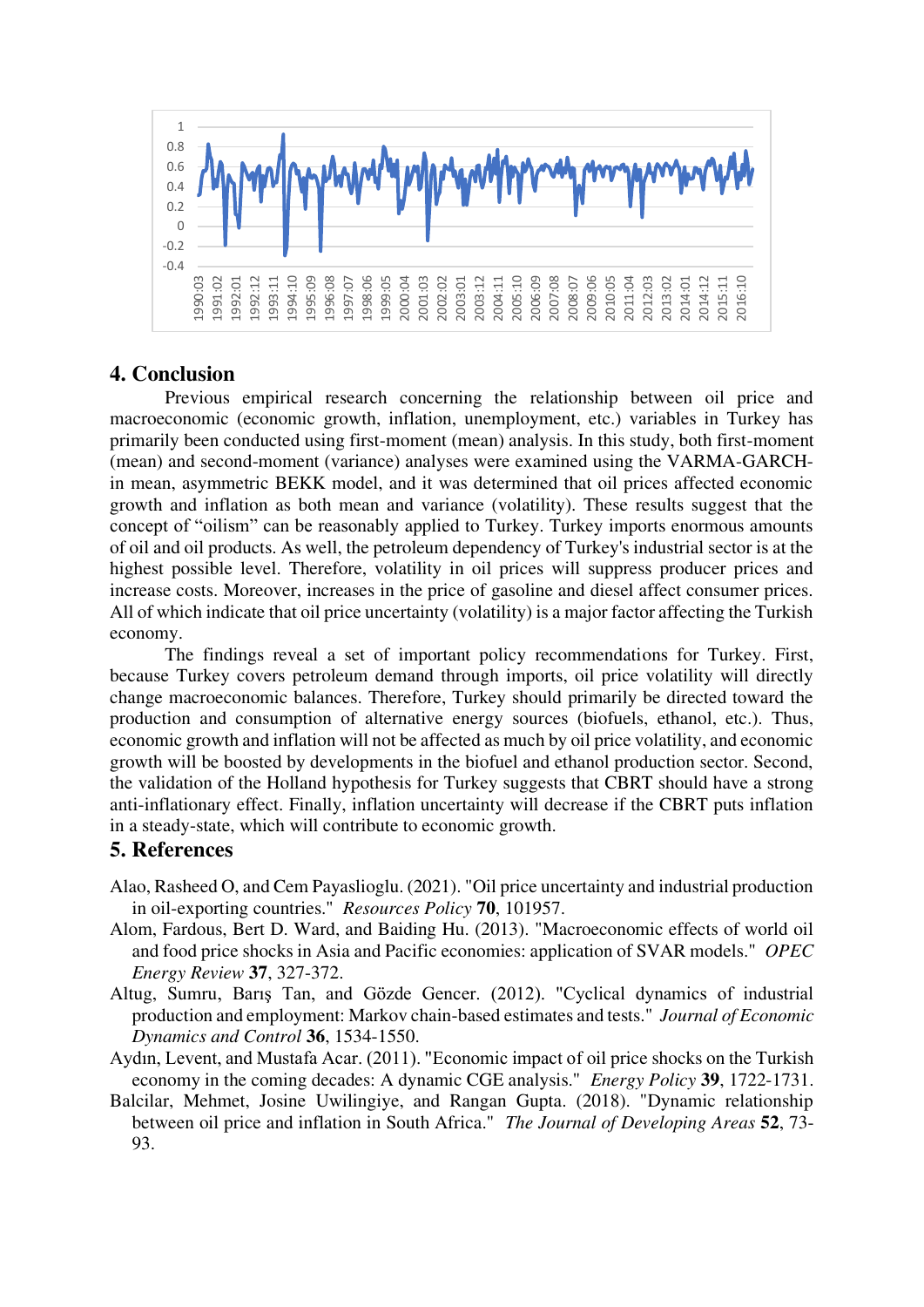- Bashar, Omar H. M. N., I. K. M. Mokhtarul Wadud, and Huson Joher Ali Ahmed. (2013). "Oil price uncertainty, monetary policy and the macroeconomy: The Canadian perspective." *Economic Modelling* **35**, 249-259.
- Bernanke, Ben S. (1983). "Irreversibility, Uncertainty, and Cyclical Investment\*." *The Quarterly Journal of Economics* **98**, 85-106.
- Bhat, Javed Ahmad, Aadil Ahmad Ganaie, and Naresh Kumar Sharma. (2018). "Macroeconomic Response to Oil and Food Price Shocks: A Structural VAR Approach to the Indian Economy." *International Economic Journal* **32**, 66-90.
- Black, E. 1987. *Business cycles and equilibrium*. New York: Basil Blackwell.
- Bloom, Nick, Stephen Bond, and John Van Reenen. (2007). "Uncertainty and Investment Dynamics." *The Review of Economic Studies* **74**, 391-415.
- Bollerslev, Tim. (1987). "A conditionally heteroskedastic time series model for speculative prices and rates of return." *The review of economics and statistics*, 542-547.
- Brennan, Michael J., and Eduardo S. Schwartz. (1985). "Evaluating natural resource investments." *Journal of Business & Economic Statistics* **58**, 135.
- Caporale, Tony, and Barbara McKiernan. (1998). "The Fischer Black hypothesis: some timeseries evidence." *Southern Economic Journal*, 765-771.
- Carruth, Alan A, Mark A Hooker, and Andrew J Oswald. (1998). "Unemployment equilibria and input prices: Theory and evidence from the United States." *Review of economics and Statistics* **80**, 621-628.
- Cecchetti, Stephen G, and Stefan Krause. (2001). "Financial structure, macroeconomic stability and monetary policy."
- Chontanawat, Jaruwan, Lester C Hunt, and Richard Pierse. (2006). "Causality between energy consumption and GDP: evidence from 30 OECD and 78 non-OECD countries."
- Cukierman, Alex, and Allan H Meltzer. (1986). "A theory of ambiguity, credibility, and inflation under discretion and asymmetric information." *Econometrica: journal of the econometric society*, 1099-1128.
- Dickey, David A, and Wayne A Fuller. (1979). "Distribution of The Estimators for Autoregressive Time Series With A Unit Root." *Journal of the American statistical association* **74**, 427-431.
- Elder, John. (1995). "Macroeconomic and financial effects of monetary policy and monetary policy uncertainty."
- Elder, John. (2004). "Another perspective on the effects of inflation uncertainty." *Journal of Money, Credit and Banking* **36**, 911-928.
- Elder, John. (2018). "Oil Price Volatility: Industrial Production And Special Aggregates." *Macroeconomic Dynamics* **22**, 640-653.
- Elder, John. (2019). "Oil price volatility and real options: 35 years of evidence." *Journal of Futures Markets* **0**.
- Elder, John, and Apostolos Serletis. (2010). "Oil Price Uncertainty." *Journal of Money, Credit and Banking* **42**, 1137-1159.
- Elder, John, and Apostolos Serletis. (2011). "Volatility In Oil Prices And Manufacturing Activity: An Investigation Of Real Options." *Macroeconomic Dynamics* **15**, 379-395.
- EMRA. (2016). "Energy Market Regulatory Board."
- Engle, Robert. (1982). "Autoregressive conditional heteroscedasticity with estimates of the variance of United Kingdom inflation." *Econometrica: Journal of the Econometric Society*, 987-1007.
- Filis, George, and Ioannis Chatziantoniou. (2014). "Financial and monetary policy responses to oil price shocks: evidence from oil-importing and oil-exporting countries." *Review of Quantitative Finance Accounting* **42**, 709-729.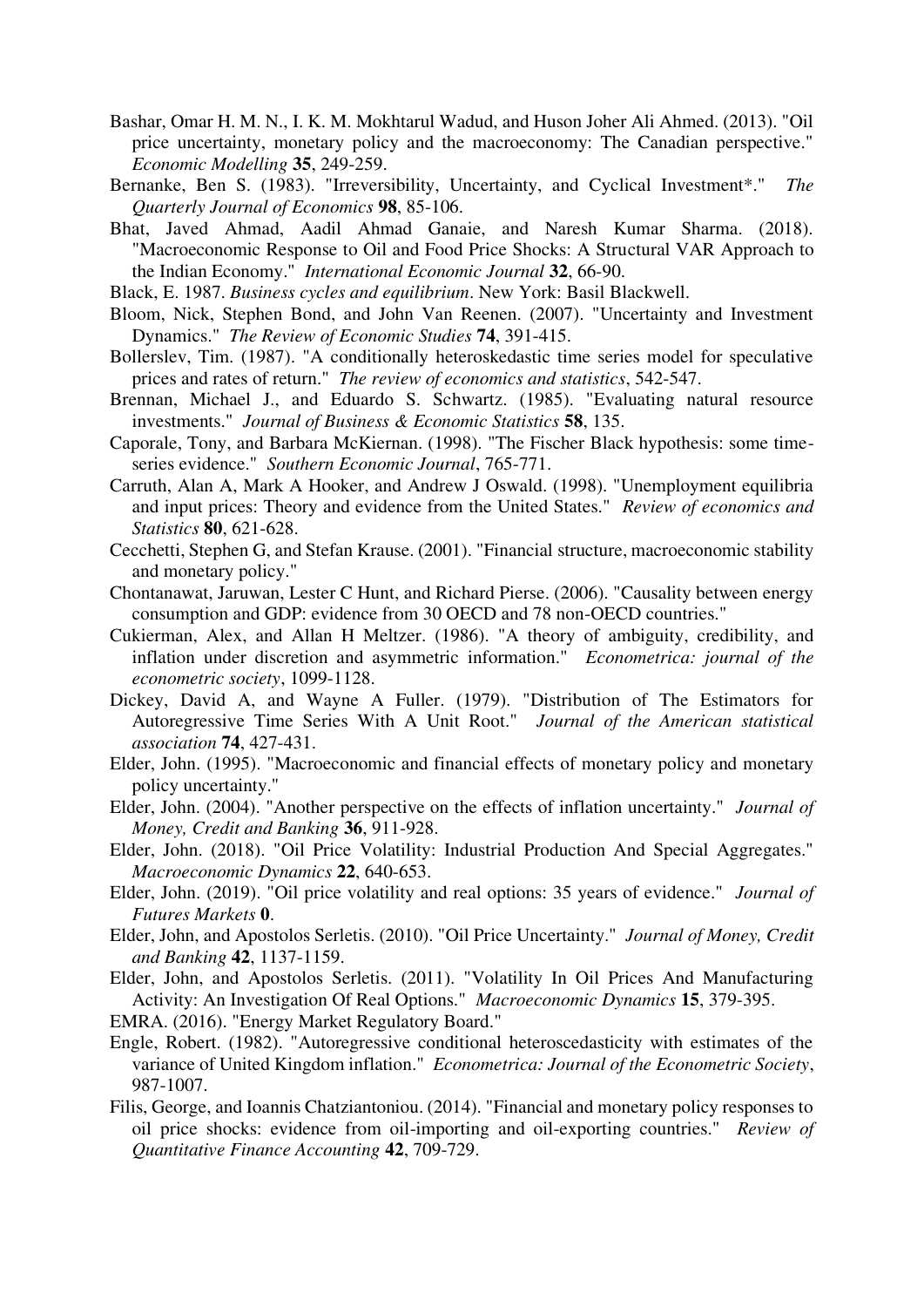- Grier, Kevin B., Ólan T. Henry, Nilss Olekalns, and Kalvinder Shields. (2004). "The asymmetric effects of uncertainty on inflation and output growth." *Journal of Applied Econometrics* **19**, 551-565.
- Guerrero-Escobar, Santiago, Gerardo Hernandez-del-Valle, and Marco Hernandez-Vega. (2018). "Do heterogeneous countries respond differently to oil price shocks?" *Journal of Commodity Markets*.
- Hamilton, James D. (1983). "Oil and the macroeconomy since World War II." *Journal of political economy* **91**, 228-248.
- Hamilton, James D, and Ana Maria Herrera. (2004). "Comment: oil shocks and aggregate macroeconomic behavior: the role of monetary policy." *Journal of Money, credit and Banking*, 265-286.
- Hamilton, James D. (1996). "This is what happened to the oil price-macroeconomy relationship." *Journal of Monetary Economics* **38**, 215-220.
- Hansen, Peter R, and Asger Lunde. (2005). "A forecast comparison of volatility models: does anything beat a GARCH (1, 1)?" *Journal of applied econometrics* **20**, 873-889.
- Hasanov, M. (2011). "Effects Of Inflation Uncertainty On Output: The Case Of Turkey." *Journal of Dogus University* **9**, 191-206.
- Henry, Claude. (1974). "Option Values in the Economics of Irreplaceable Assets." *The Review of Economic Studies* **41**, 89-104.
- Holland, A Steven. (1995). "Inflation and uncertainty: tests for temporal ordering." *Journal of Money, Credit and Banking* **27**, 827-837.
- Hooker, Mark A. (1996). "What happened to the oil price-macroeconomy relationship?" *Journal of Monetary Economics* **38**, 195-213.
- Hwang, Soosung, and Pedro L. Valls Pereira. (2006). "Small sample properties of GARCH estimates and persistence." *The European Journal of Finance* **12**, 473-494.
- JO, SOOJIN. (2014). "The Effects of Oil Price Uncertainty on Global Real Economic Activity." *Journal of Money, Credit and Banking* **46**, 1113-1135.
- Kandemir Kocaaslan, Ozge. (2019). "Oil price uncertainty and unemployment." *Energy Economics* **81**, 577-583.
- Kilian, Lutz, and Robert J. Vigfusson. (2011a). "Are the responses of the U.S. economy asymmetric in energy price increases and decreases?" *Quantitative Economics* **2**, 419-453.
- Kilian, Lutz, and Robert J. Vigfusson. (2011b). "Nonlinearities In The Oil Price–Output Relationship." *Macroeconomic Dynamics* **15**, 337-363.
- Koirala, Niraj Prasad, and Xiaohan Ma. (2020). "Oil price uncertainty and US employment growth." *Energy Economics* **91**, 104910.
- Ljung, G. M., and G. E. P. Box. (1979). "On a measure of lack of fit in time series models." *Biometrika* **65**, 297-303.
- Maghyereh, A. I., B. Awartani, and O. D. Sweidan. (2019). "Oil price uncertainty and real output growth: new evidence from selected oil-importing countries in the Middle East." *Empirical Economics* **56**, 1601-1621.
- Maheu, John M, Yong Song, and Qiao Yang. (2020). "Oil price shocks and economic growth: The volatility link." *International Journal of Forecasting* **36**, 570-587.
- Narayan, Paresh Kumar, and Seema Narayan. (2007). "Modelling oil price volatility." *Energy policy* **35**, 6549-6553.
- Nas, Tevfik F, and Mark J Perry. (2000). "Inflation, inflation uncertainty, and monetary policy in Turkey: 1960–1998." *Contemporary Economic Policy* **18**, 170-180.
- Ndoricimpa, Arcade. (2014). "The Effects of Uncertainty on Inflation and Output Growth in Four African Oil-Rich Countries: Evidence from an Asymmetric Multivariate GARCH-M Model." *American Journal of Economics* **4**, 171-183.